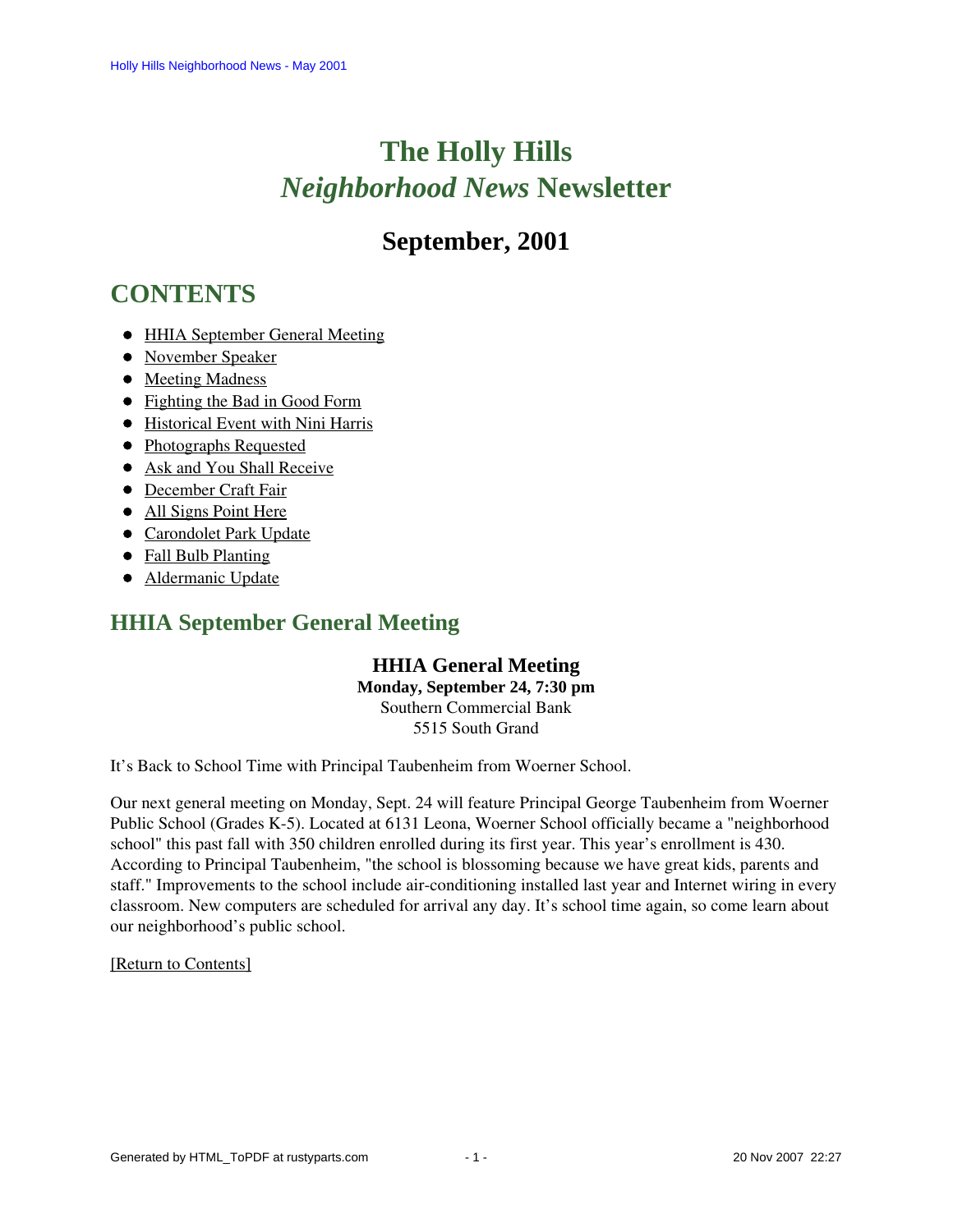# **November Speaker**

Mayor Francis Slay Is Our Featured Speaker in November.

The HHIA is pleased to announce that Mayor Slay will be joining us November 26 for our general meeting. The format for the meeting will begin with Mayor Slay's opening comments. He will then accept questions from our members. In the interest of time, we are requesting that members submit any questions or comments for the mayor by filling out the form in this newsletter below and dropping it that night in a collection box we'll have on the table at our meeting. Volunteers will collect these cards a few minutes before our meeting starts, organize the questions according to category, and then Board President Mary Jo Gordon will ask the questions. This format was used at some of the mayoral debates and ensures that a wide sampling of questions will get asked in an organized fashion. If you want to do your homework before the meeting with the Mayor, you can find out what he's been doing in office by logging on to [http://stlouis.missouri.org/citygov/mayor.](http://stlouis.Missouri.org/citygov/mayor) Please join us for an interesting post-Thanksgiving session with our city's 45th Mayor!

We would like to compile a list of questions for Mayor Slay when he speaks at our November meeting. Please submit your question the night of the meeting, or give to any board member. You can also phone in your question to our hotline, 569-5708.

<span id="page-1-0"></span>[\[Return to Contents\]](#page-0-2)

# **A Method to our Meeting Madness**

Ever wondered how the HHIA board selects speakers or how to get your concerns best addressed at our general meetings? If so, here's a brief explanation. Our general meetings usually include a featured speaker and regular presentations by our aldermen (Fred Wessels and Matt Villa) along with a police department representative. We also welcome new members and present new business and committee reports each meeting. The HHIA board selects the featured speaker when it meets the month before the general meeting. If you have an issue that you want addressed at a general meeting, please call the HHIA number at 569-5708 in advance of the meeting so we can allow sufficient time in the agenda to address those concerns in an organized fashion. Beginning in September, we also will provide copies of the meeting agenda, which can be found on the table with copies of the minutes from the last meeting.

#### <span id="page-1-1"></span>[\[Return to Contents\]](#page-0-2)

# **Fighting the Bad in Good Form**

Problem report forms will now be available at each general meeting to make it easier for residents to contact the Citizen's Complaint Bureau (622-4800) and the Police Department. Everyone is encouraged to fill out these forms whenever you notice a problem in our neighborhood. The more complaints that are received, the more attention the matter will get. Recently, a concerned resident notified the HHIA of problems such as drug use and property damage at the large rental property located at the corner of Grand and Holly Hills. Neighbors are encouraged to be alert to this problem spot and to be vigilant in their reporting of suspicious activity. Another problem spot is the area along Bates and Grand where prostitution arrests continue. If you see any criminal activity, report it by filling out a problem report form or by calling 9-1-1!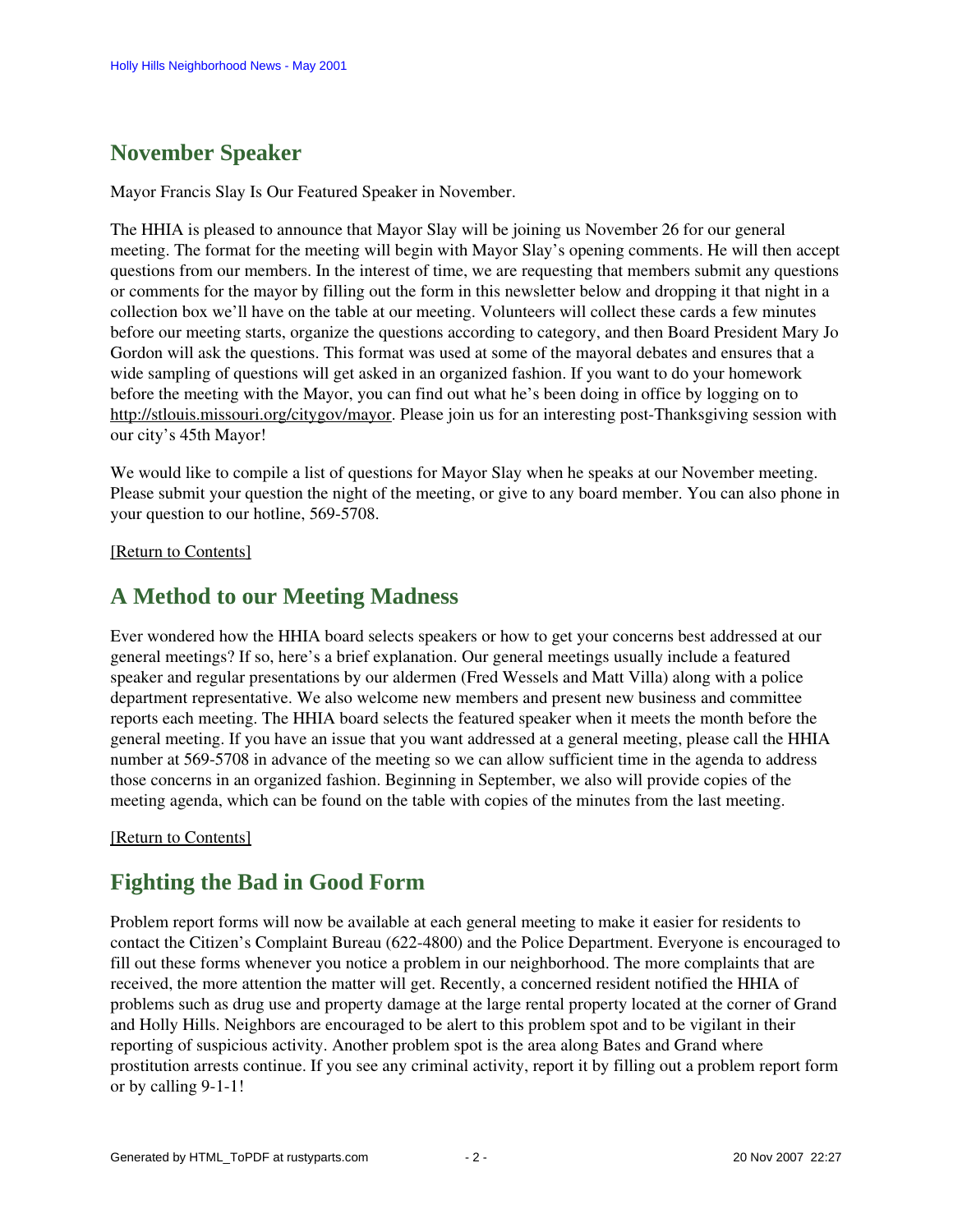#### <span id="page-2-0"></span>[\[Return to Contents\]](#page-0-2)

## **November Historical Event with Nini Harris**

The HHIA is proud to sponsor a dinner lecture with local historian NiNi Harris. The topic of her discussion is entitled "Putting Holly Hills in the Big Picture" and features a slide presentation and discussion of early 20th century architecture in South St. Louis, including the Bellerieve and Holly Hills areas. The event will be held at Chameleon's Catering on S. Grand and will include a menu to be announced. The date for this event is Saturday, November 3 with reservations available for up to 50 people. If there is additional interest, a second presentation can be arranged for the following Sunday, November 4. Further details on time, menu and price of tickets will be announced at our general meeting and in the newsletter. Please contact HHIA board members Dan Haag (351-3845) or Ray McCollum (352-9416) for more information.

#### <span id="page-2-1"></span>[\[Return to Contents\]](#page-0-2)

## **Photographs Requested**

Plans for a neighborhood historical presentation are in the works. If you have any old photographs of your home or the neighborhood, please contact Board Member Dan Haag at 351-3845. We'd also like to scan some historical photographs for use on our web site.

<span id="page-2-2"></span>[\[Return to Contents\]](#page-0-2) 

## **Ask and You Shall Receive**

In our last newsletter we requested help with labeling the newsletters and three volunteers have responded. We would like to wholeheartedly thank Addie De Guire, Ramona Daninger and Margaret Ringkamp for their assistance! We are always looking for other neighbors to help with any events or committees of interest. Contact the HHIA hotline (569-5708) if you'd like to get involved.

<span id="page-2-3"></span>[\[Return to Contents\]](#page-0-2)

## **Carandolet YMCA Hosts December Craft Fair**

Our local YMCA is having a craft fair in time for holiday gift giving. If you are a crafter interested in renting a booth, you can contact Kathy Adkisson at 353-4960, ext. 33. Of course, if you're just interested in shopping, you are also welcome to attend the fair on December 8, 2001, from 9 to 4 p.m.

[\[Return to Contents\]](#page-0-2)

## **All Signs Point Here**

Partly with proceeds from the recent Holly Hills House Tour and potentially from grant funds we've applied for from the 2004 organization, the HHIA is planning to erect attractive and permanent signage at key entry points to our neighborhood. The signs will enhance a sense of community for those of us living in Holly Hills and will help promote our neighborhood to visitors. Too often we've been told by visitors,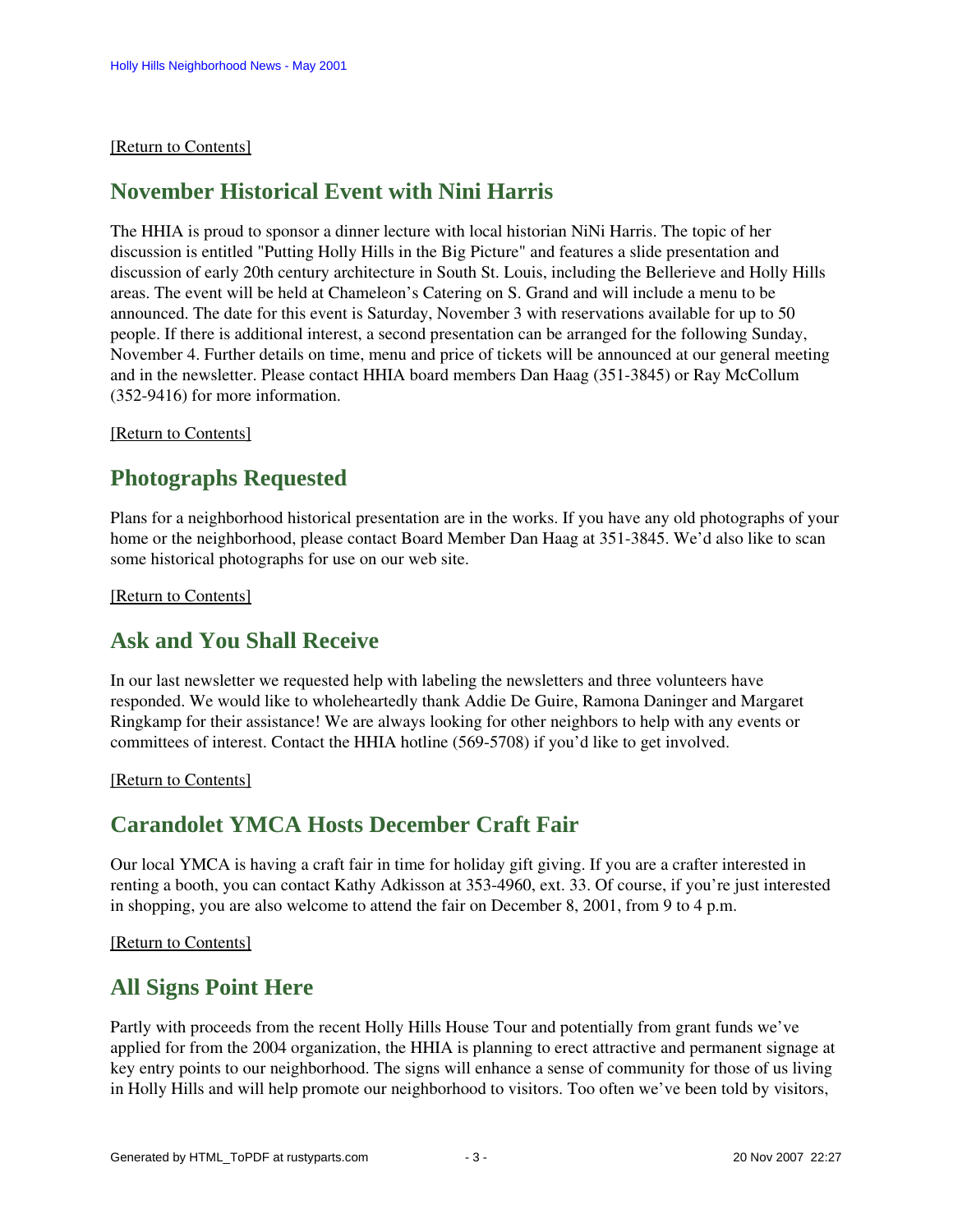"We didn't know this beautiful neighborhood existed!" We hope the signage will be one step to promote our well-kept secret of Holly Hills.

#### [\[Return to Contents\]](#page-0-2)

# <span id="page-3-0"></span>**Friends of Carondelet Park Update**

An event is being planned to celebrate the opening of the new playground at Carondelet Park, scheduled to be completed this fall. Look for this family event to take place by mid-November. Contact Megan Everding at 314-832-0775 (press 2 after listening to the message prompt) if you're interested in learning more about the Friends of Carondelet Park organization and the upcoming playground celebration.

#### [\[Return to Contents\]](#page-0-2)

# <span id="page-3-1"></span>**Fall Bulb Planting Event**

The HHIA has submitted a grant application for 80 flowering plants and 5300 bulbs to be placed in existing pots and flowerbeds in our neighborhood. If our grant application is approved, a volunteer planting event will be scheduled in October. So, keep your fingers crossed and stay tuned for signs announcing this event. We'll need plenty of volunteers to bring their garden gear for a neighborhood plant fest!

#### [\[Return to Contents\]](#page-0-2)

# <span id="page-3-2"></span>**Aldermanic Update**

### **From Alderman Fred Wessels--13th Ward Update**

Serving as Chairman of the Aldermanic Housing, Urban Development and Zoning committee allows me the opportunity to work on some large-scale development projects. Here is a summary of some of those:

The Laclede Gas Building located at Olive and Pine Streets recently completed a 23 million dollar renovation. They plan to break ground on a 780 car parking facility next door in the McDonald's building.

The conversion of the historic Lennox Hotel on Washington Avenue into a 165-room Renaissance Hotel is about 50% complete with opening scheduled for January 2002. The Lennox and the refurbished Gateway Hotel will serve as the Convention Center hotels. The Gateway will be operated by Marriott and is scheduled for completion in December 2002.

The Merchandise Mart at 1000 Washington Avenue will begin construction within the next 2 months. The building is being converted into 213 apartments and should be completed by December 2002.